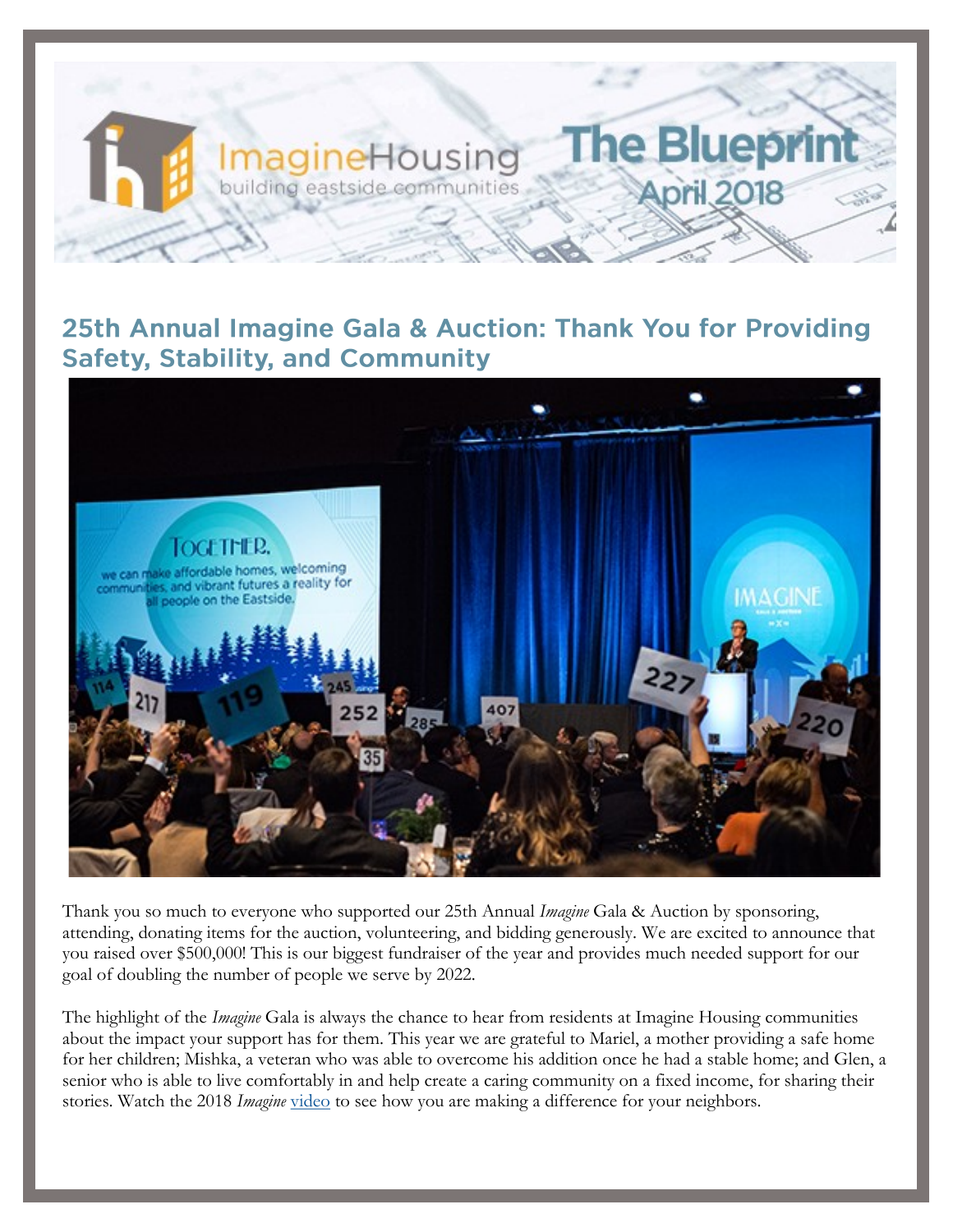Speaking at the Gala, Mariel said, "you provided my family with stability, a wonderful community where we feel safe and valued . . . On behalf of all of us living in the communities you support, from the bottom of my heart I am beyond grateful."

Thank you for your support of Imagine Housing and your passion to provide affordable housing for those in need in East King County. Please mark your calendar for the 2019 Imagine Gala & Auction to be held on March 30, 2019 at the Meydenbauer Center.

## **Upcoming: Lunch & Learn on May 3rd**

Want to learn more about ways we can all help the vulnerable people in our communities? Join us for the next Imagine Housing Lunch & Learn on Thursday, May 3, 2018 from 11:45 AM-1:00 PM! This short lunch program offers an overview of our mission, programs, and goals. You'll meet other like-minded people, learn about affordable housing, and get more connected to the Eastside.

Register [here](https://imaginehousing.org/get-involved/events/lunch-learn-events/) to attend.



#### **Upcoming: Affordable Housing Week is May**  $14 - 18$

Join Imagine Housing and our partners at Attain Housing, Congregations for the Homeless, Lifewire, and The Sophia Way for *The Difference a Home Makes: A Dialogue about Homelessness and Housing on the Eastside* on Thursday, May 17 at 6:00 PM in Bellevue! Register to attend for free [here.](https://www.eventbrite.com/e/the-difference-a-home-makes-tickets-45109077465?aff=es2)

Bring a friend - this is a great chance to introduce people to affordable housing on the Eastside and to learn directly from people who are currently or have been homeless about why it is so important that we have affordable housing in our community.

Check out the Housing Development Consortium's [website](https://www.housingconsortium.org/affordable-housing-week/) to find more information on Affordable Housing Week and to see the full schedule of countywide events as it is updated.

# **Affordable Housing Week: Testify at Your City Council**

We are looking for Eastside residents to testify in support of affordable housing at your City Councils. Affordable Housing Week is a county-wide local effort to promote affordable housing in our local communities through learning and advocacy. This is a great opportunity for to engage with your local government and show your support for affordable housing. If you've never testified at city council before, no problem! We will provide tips and talking points - your presence as a member of the community is the key element.

See the schedule of meetings and sign up [here;](https://docs.google.com/forms/d/e/1FAIpQLScdRnF3i4DIbcvBNMwkF7i-qJ1TTt4CDSRYvgxvi42nErcfvw/viewform) email [Kathryn](mailto:kathrynj@imaginehousing.org) with any questions.